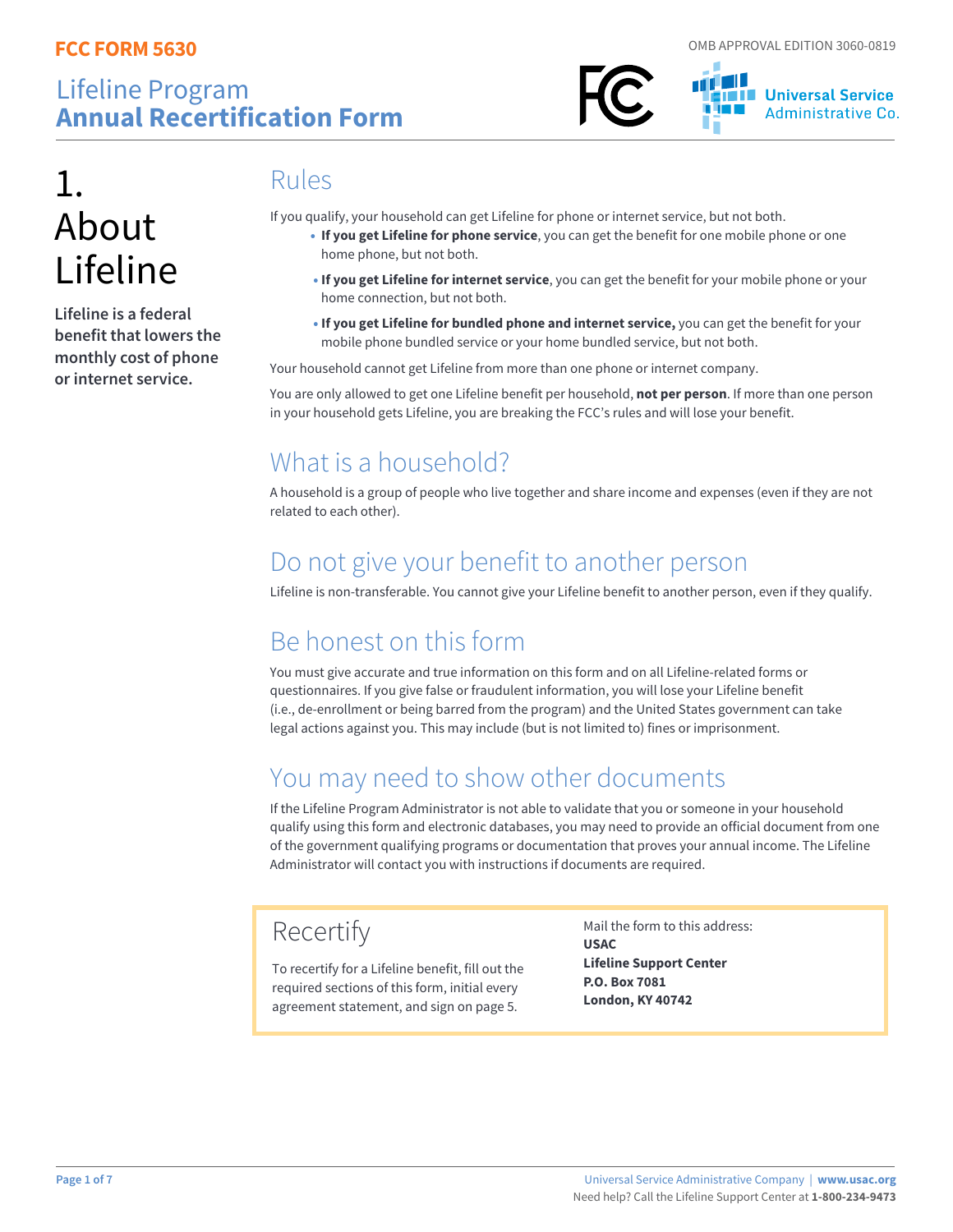

**THE Universal Service** Administrative Co.

| 2a.         |
|-------------|
| Your        |
| Information |

**All fields are required unless indicated. Use only CAPITALIZED LETTERS and black ink to fill out this form.**

| The name you use on official documents, like your Social Security Card or State ID. Not a nickname.                                                                                        | What is your full legal name? |  |  |  |                             |  |     |  |      |                   |  |
|--------------------------------------------------------------------------------------------------------------------------------------------------------------------------------------------|-------------------------------|--|--|--|-----------------------------|--|-----|--|------|-------------------|--|
|                                                                                                                                                                                            |                               |  |  |  |                             |  |     |  |      |                   |  |
| First                                                                                                                                                                                      |                               |  |  |  |                             |  |     |  |      |                   |  |
|                                                                                                                                                                                            |                               |  |  |  |                             |  |     |  |      |                   |  |
| Middle (optional)                                                                                                                                                                          |                               |  |  |  |                             |  |     |  |      | Suffix (optional) |  |
|                                                                                                                                                                                            |                               |  |  |  |                             |  |     |  |      |                   |  |
|                                                                                                                                                                                            |                               |  |  |  |                             |  |     |  |      |                   |  |
| Last                                                                                                                                                                                       |                               |  |  |  |                             |  |     |  |      |                   |  |
| What is your phone number (if you have one)?                                                                                                                                               |                               |  |  |  | What is your date of birth? |  |     |  |      |                   |  |
|                                                                                                                                                                                            |                               |  |  |  |                             |  |     |  |      |                   |  |
|                                                                                                                                                                                            |                               |  |  |  |                             |  |     |  |      |                   |  |
|                                                                                                                                                                                            |                               |  |  |  | Month                       |  | Day |  | Year |                   |  |
|                                                                                                                                                                                            |                               |  |  |  |                             |  |     |  |      |                   |  |
|                                                                                                                                                                                            |                               |  |  |  |                             |  |     |  |      |                   |  |
|                                                                                                                                                                                            |                               |  |  |  |                             |  |     |  |      |                   |  |
|                                                                                                                                                                                            |                               |  |  |  |                             |  |     |  |      |                   |  |
|                                                                                                                                                                                            |                               |  |  |  |                             |  |     |  |      |                   |  |
|                                                                                                                                                                                            |                               |  |  |  |                             |  |     |  |      |                   |  |
| What is your email address (if you have one)?<br>What are the last 4 numbers of your Social Security Number (SSN)?<br>If you do not have a SSN, what is your Tribal Identification Number? |                               |  |  |  |                             |  |     |  |      |                   |  |
| What is the best way to reach you?                                                                                                                                                         |                               |  |  |  |                             |  |     |  |      |                   |  |

\*If I selected the phone or text option, I consent to let USAC contact me at my Lifeline phone number for important reminders and updates to my Lifeline service.

If I selected the text message option, message and data rates may apply.

Text STOP to end messages.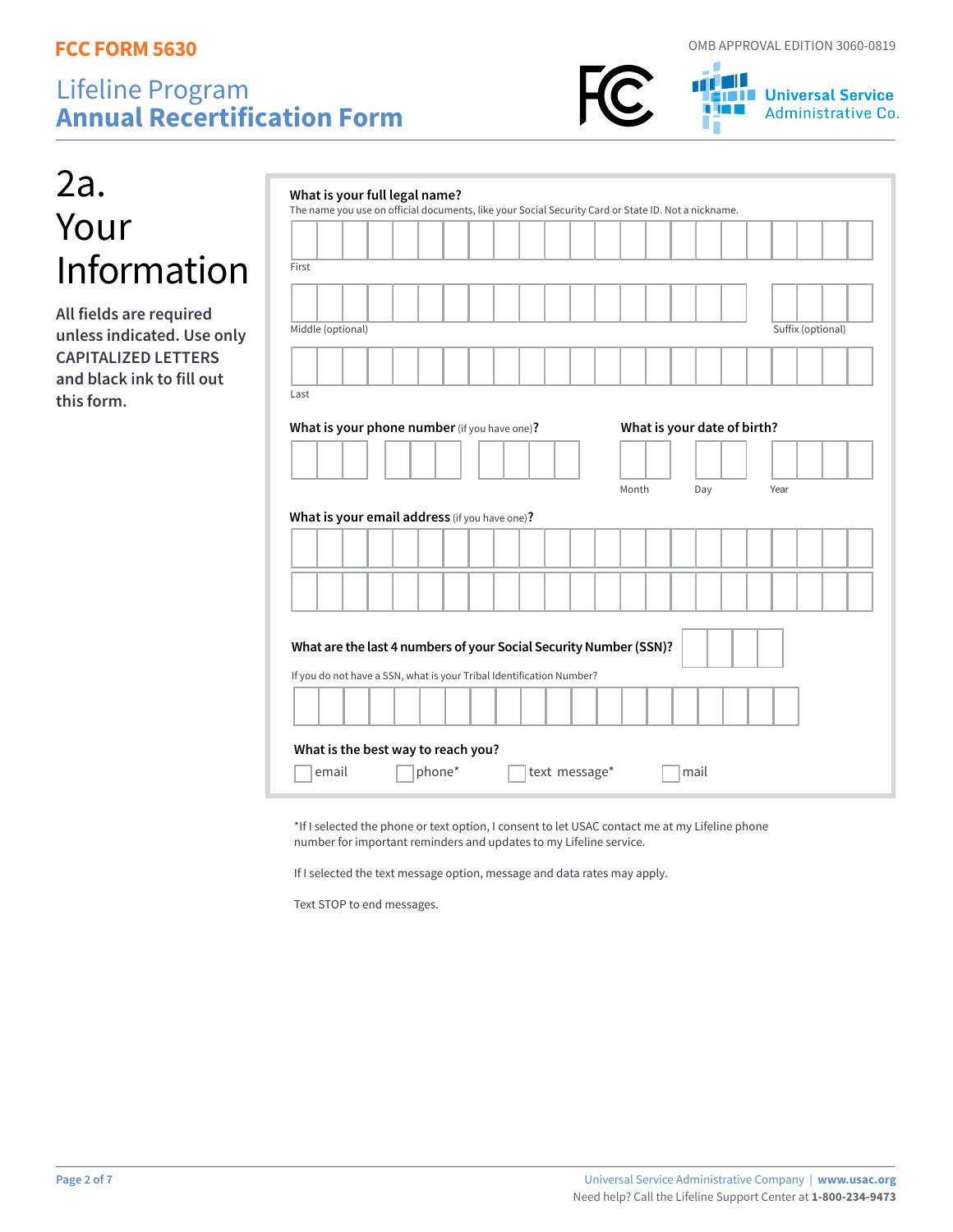



**THE Universal Service** Administrative Co.

# 2b. Your Information (continued)

\*Tribal lands include any federally recognized Indian tribe's reservation, pueblo, or colony, including former reservations in Oklahoma; Alaska Native regions established pursuant to the Alaska Native Claims Settlement Act (85 Stat. 688); Indian allotments; Hawaiian Home Lands—areas held in trust for Native Hawaiians by the state of Hawaii, pursuant to the Hawaiian Homes Commission Act, 1920 July 9, 1921, 42 Stat. 108, et. seq., as amended; and any land designated as such by the FCC for purposes of this subpart pursuant to the designation process in the FCC's Lifeline rules.

| What is your home address? (The address where you will get service. Do not use a P.O. Box)     |          |      |     |  |           |  |                                    |  |  |  |  |
|------------------------------------------------------------------------------------------------|----------|------|-----|--|-----------|--|------------------------------------|--|--|--|--|
|                                                                                                |          |      |     |  |           |  |                                    |  |  |  |  |
| <b>Street Number and Name</b>                                                                  |          |      |     |  |           |  |                                    |  |  |  |  |
|                                                                                                |          |      |     |  |           |  |                                    |  |  |  |  |
|                                                                                                |          |      |     |  |           |  |                                    |  |  |  |  |
| Apt., Unit, etc.                                                                               |          | City |     |  |           |  |                                    |  |  |  |  |
|                                                                                                |          |      |     |  |           |  |                                    |  |  |  |  |
|                                                                                                | Zip Code |      |     |  |           |  |                                    |  |  |  |  |
| State                                                                                          |          |      |     |  |           |  |                                    |  |  |  |  |
|                                                                                                |          |      |     |  |           |  |                                    |  |  |  |  |
| Is this a temporary address?                                                                   |          |      | Yes |  | <b>No</b> |  | Check if you live on Tribal lands* |  |  |  |  |
| What is your mailing address? (Only fill this out if it is not the same as your home address.) |          |      |     |  |           |  |                                    |  |  |  |  |
|                                                                                                |          |      |     |  |           |  |                                    |  |  |  |  |
|                                                                                                |          |      |     |  |           |  |                                    |  |  |  |  |
| <b>Street Number and Name</b>                                                                  |          |      |     |  |           |  |                                    |  |  |  |  |
|                                                                                                |          |      |     |  |           |  |                                    |  |  |  |  |
|                                                                                                |          |      |     |  |           |  |                                    |  |  |  |  |
| Apt., Unit, etc.                                                                               |          | City |     |  |           |  |                                    |  |  |  |  |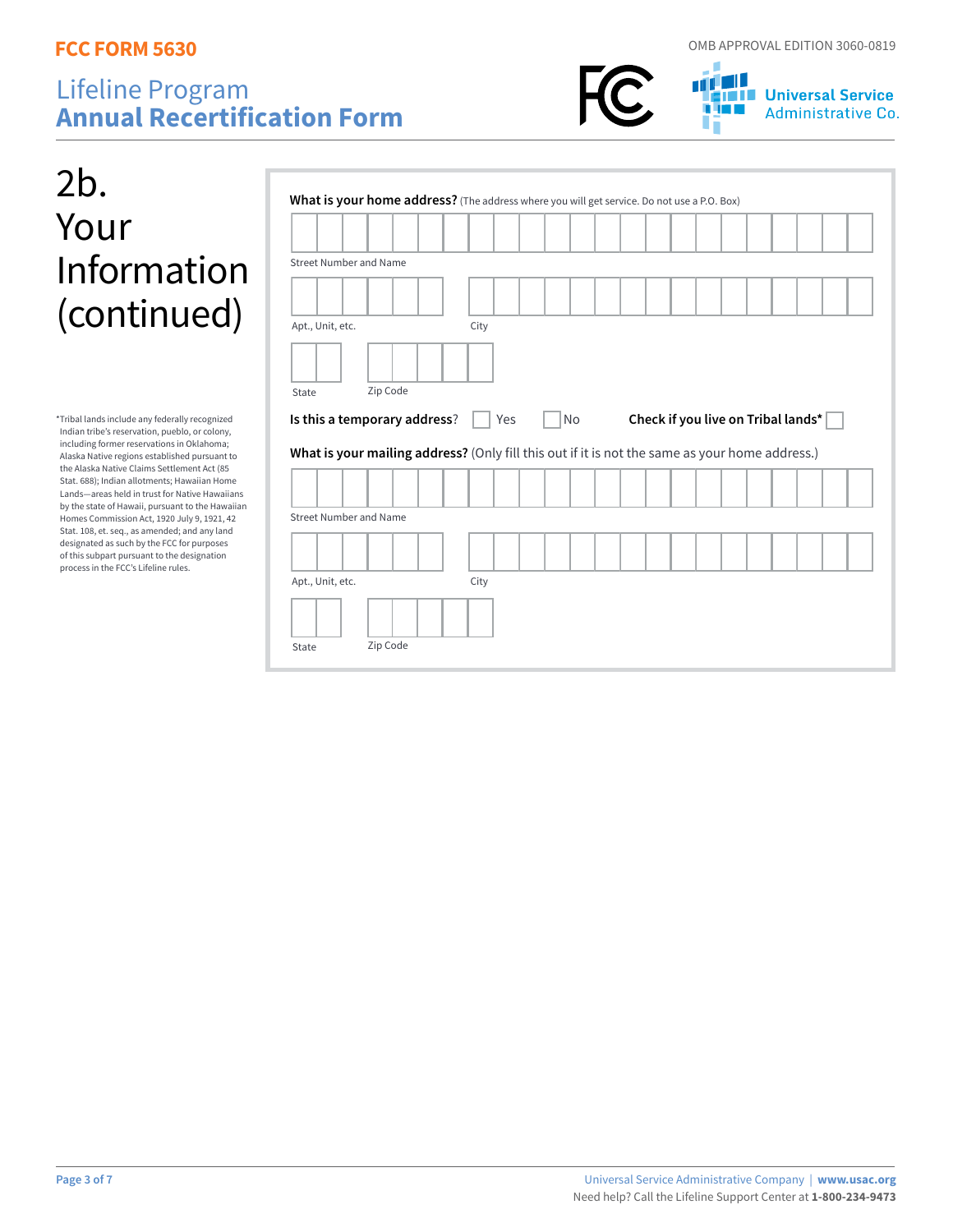



# 3. Qualify for Lifeline

**Fill out this section to show that you, your dependent, or someone in your household qualifies for Lifeline.** 

**You can qualify through some government assistance programs or through your income (you do not need to qualify through both).**

#### **Qualify through a government program:**

#### **Check all programs that you or someone in your household have:** Supplemental Nutrition Assistance Program (SNAP) (Food Stamps) Supplemental Security Income (SSI) Medicaid Federal Public Housing Assistance (FPHA) Veterans Pension or Survivors Benefit Programs Tribal Specific Programs Bureau of Indian Affairs (BIA) General Assistance Tribal Temporary Assistance for Needy Families (Tribal TANF) Food Distribution Program on Indian Reservations (FDPIR) Tribal Head Start (only households that meet the income qualifying standard)

*Or*

### **Qualify through your income:**

(Only fill this out if you do not qualify through a government program.)

| Including you, how many<br>people live in your<br>household? (check one) | Is your income the same or less than the amount listed for your<br>state and household size?<br>(only check yes or no next to your household size) |             |             |     |           |  |  |
|--------------------------------------------------------------------------|----------------------------------------------------------------------------------------------------------------------------------------------------|-------------|-------------|-----|-----------|--|--|
|                                                                          | All 48 States, DC,<br>and Territories<br>(not Alaska and Hawaii)                                                                                   | Alaska      | Hawaii      |     |           |  |  |
| $\mathbf{1}$                                                             | \$18,347                                                                                                                                           | \$22,937    | \$21,101    | Yes | <b>No</b> |  |  |
| $\overline{2}$                                                           | \$24,719                                                                                                                                           | \$30,902    | \$28,431    | Yes | <b>No</b> |  |  |
| 3                                                                        | \$31,091                                                                                                                                           | \$38,867    | \$35,762    | Yes | <b>No</b> |  |  |
| $\overline{4}$                                                           | \$37,463                                                                                                                                           | \$46,832    | \$43,092    | Yes | <b>No</b> |  |  |
| 5                                                                        | \$43,835                                                                                                                                           | \$54,797    | \$50,423    | Yes | <b>No</b> |  |  |
| 6                                                                        | \$50,207                                                                                                                                           | \$62,762    | \$57,753    | Yes | <b>No</b> |  |  |
| $\overline{7}$                                                           | \$56,579                                                                                                                                           | \$70,727    | \$65,084    | Yes | <b>No</b> |  |  |
| 8                                                                        | \$62,951                                                                                                                                           | \$78,692    | \$72,414    | Yes | <b>No</b> |  |  |
| If more than 8, add this<br>amount for each extra person:                | Add \$6,372                                                                                                                                        | Add \$7,965 | Add \$7,331 | Yes | <b>No</b> |  |  |

#### **135% of the 2022 Federal Poverty Guidelines**

\*The Federal Poverty Guidelines are typically updated at the end of January.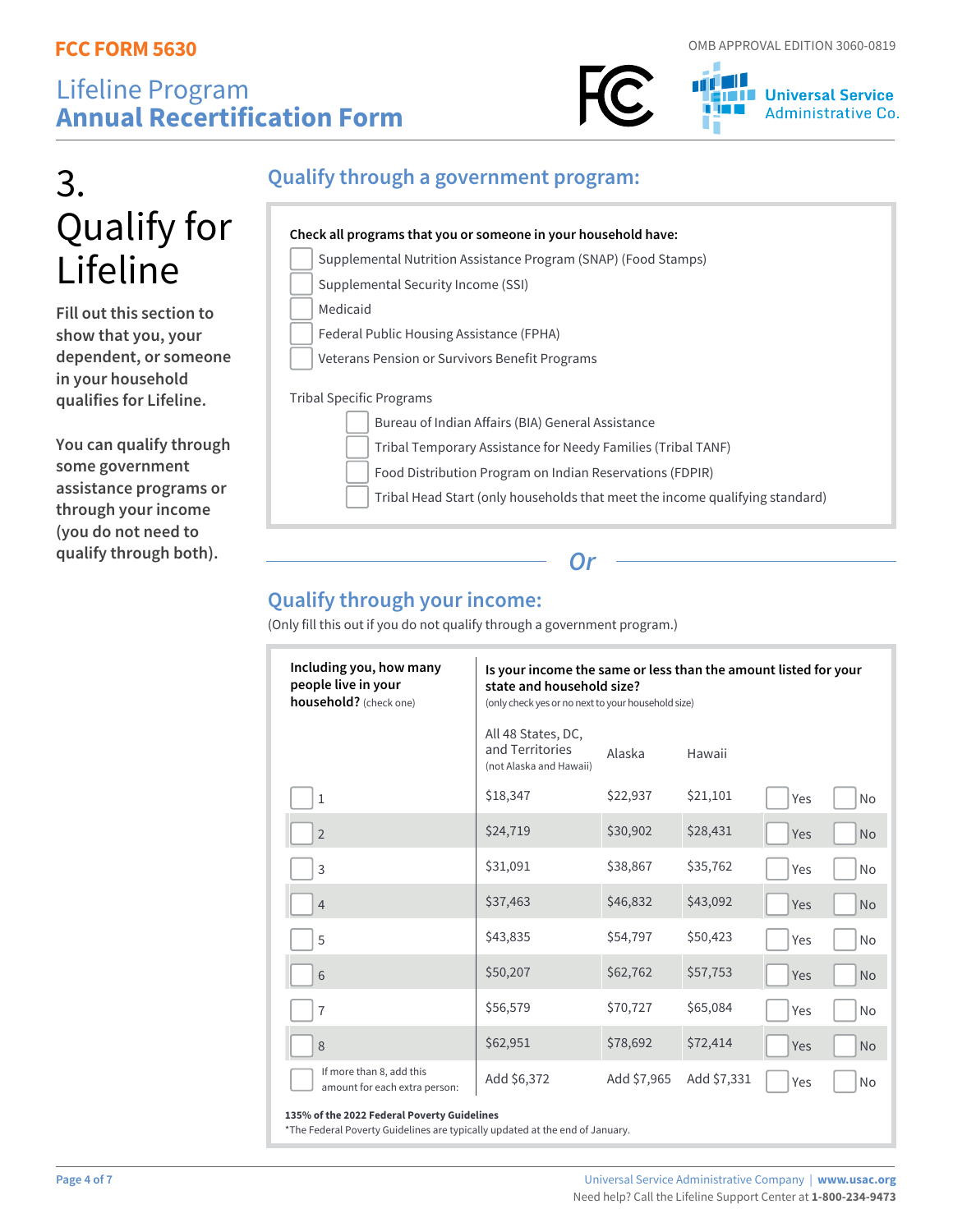

| Agreement<br>I agree, under<br>penalty of perjury,<br>to the following<br>statements: | I (or my dependent or other person in my household) currently get benefits from the government<br>program(s) listed on this form or my annual household income is 135% or less than the Federal<br>Initial<br>Poverty Guidelines (the amount listed in the Federal Poverty Guidelines table on this form).<br>I agree that if I move I will give my service provider my new address within 30 days.<br>Initial<br>I understand that I have to tell my service provider within 30 days if I do not qualify for Lifeline<br>anymore, including:<br>Initial<br>1) I, or the person in my household that qualifies, do not qualify through a government<br>program or income anymore.                                             |
|---------------------------------------------------------------------------------------|-------------------------------------------------------------------------------------------------------------------------------------------------------------------------------------------------------------------------------------------------------------------------------------------------------------------------------------------------------------------------------------------------------------------------------------------------------------------------------------------------------------------------------------------------------------------------------------------------------------------------------------------------------------------------------------------------------------------------------|
| You must initial next to<br>each statement.                                           | 2) Either I or someone in my household gets more than one Lifeline benefit (including more<br>than one Lifeline broadband internet service, more than one Lifeline telephone service, or<br>both Lifeline telephone and Lifeline broadband internet services).<br>I know that my household can only get one Lifeline benefit and, to the best of my knowledge, my<br>household is not getting more than one Lifeline benefit.                                                                                                                                                                                                                                                                                                 |
|                                                                                       | Initial<br>I agree that all of the information I provide on this form may be collected, used, shared, and retained<br>for the purposes of applying for and/or receiving the Lifeline Program benefit. I understand that<br>Initial<br>if this information is not provided to the Lifeline Program Administrator, I will not be able to get<br>Lifeline benefits. If the laws of my state or Tribal government require it, I agree that the state or Tribal<br>government may share information about my benefits for a qualifying program with the Lifeline<br>Program Administrator. The information shared by the state or Tribal government will be used only<br>to help find out if I can get a Lifeline Program benefit. |
|                                                                                       | All the answers and agreements that I provided on this form are true and correct to the best of<br>my knowledge.<br>Initial                                                                                                                                                                                                                                                                                                                                                                                                                                                                                                                                                                                                   |
|                                                                                       | I know that willingly giving false or fraudulent information to get Lifeline Program benefits is<br>punishable by law and can result in fines, jail time, de-enrollment, or being barred from the<br>Initial<br>program.                                                                                                                                                                                                                                                                                                                                                                                                                                                                                                      |
|                                                                                       | My service provider may have to check whether I still qualify at any time. If I need to recertify<br>(renew) my Lifeline benefit, I understand that I have to respond by the deadline or I will be<br>Initial<br>removed from the Lifeline Program and my Lifeline benefit will stop.                                                                                                                                                                                                                                                                                                                                                                                                                                         |
|                                                                                       | I was truthful about whether or not I am a resident of Tribal lands, as defined in section 2 of this<br>form.<br>Initial                                                                                                                                                                                                                                                                                                                                                                                                                                                                                                                                                                                                      |
|                                                                                       | Signature<br><b>Today's Date</b>                                                                                                                                                                                                                                                                                                                                                                                                                                                                                                                                                                                                                                                                                              |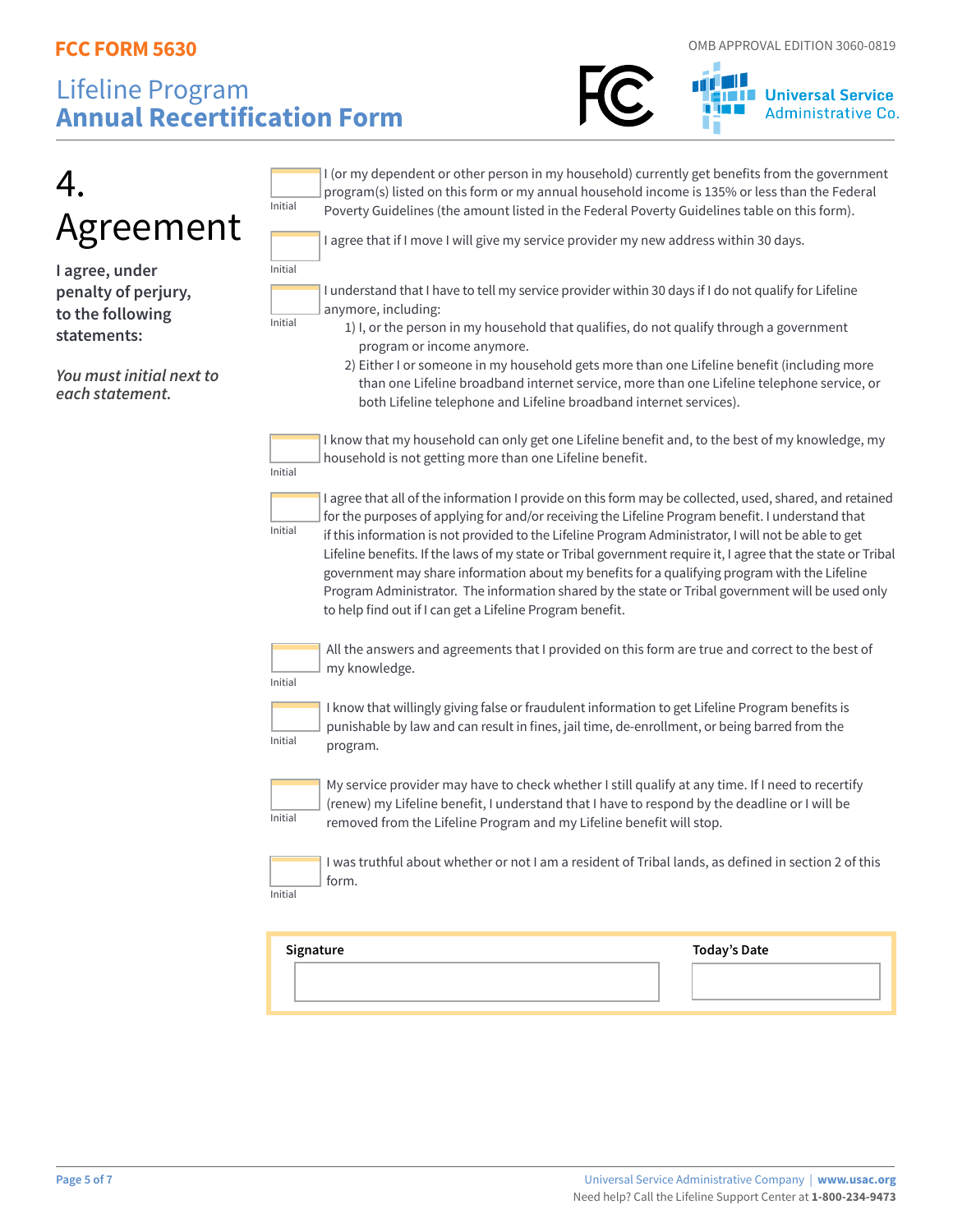5.

### Lifeline Program **Annual Recertification Form**





**THE Universal Service**<br>**THE Universal Service**<br> **THE Administrative Co.** Administrative Co.

| <u>5</u>                                            | What is the agent's full legal name?<br>The name you use on official documents, like your Social Security Card or State ID. Not a nickname. |                   |
|-----------------------------------------------------|---------------------------------------------------------------------------------------------------------------------------------------------|-------------------|
| Agent<br>Information                                | First                                                                                                                                       |                   |
|                                                     |                                                                                                                                             |                   |
| Answer only if a sales<br>person submits this form. | Middle (optional)<br>Last                                                                                                                   | Suffix (optional) |
|                                                     | What is the agent's date of birth?<br>What is the agent's ID number?                                                                        |                   |
|                                                     | Month<br>Day                                                                                                                                | Year              |